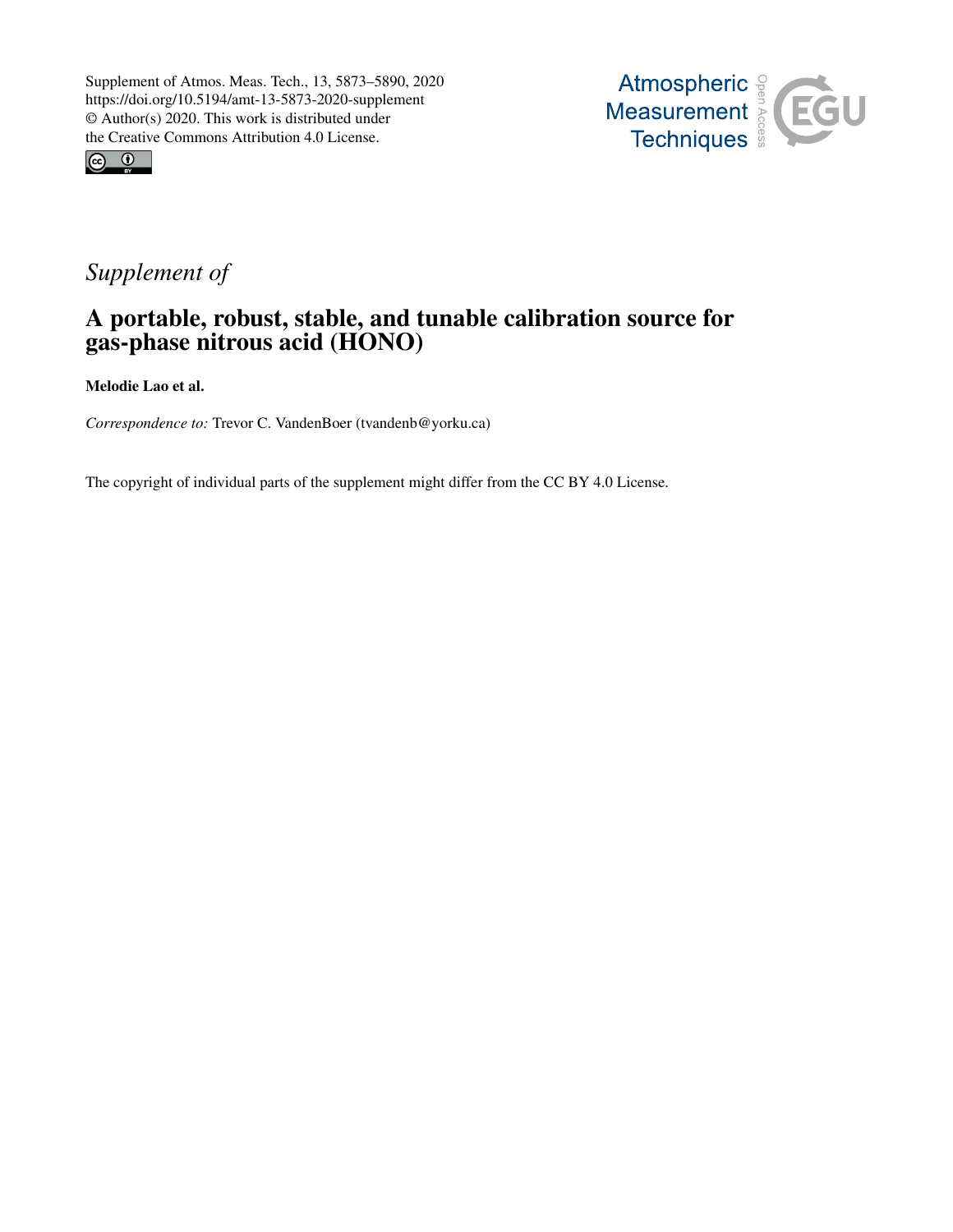#### **S1. Rationale for components selected for custom-built permeation oven**

The custom-built permeation oven (Figs. S1-4) is comprised of a bent aluminium bent plate (exact dimensions provided in Fig. S2), temperature controller, solid state relay, custom-built four-channel aluminium heating block, cartridge heater with integrated thermocouple, and PFA tubing connected with Swagelok® fittings. The PFA tubing was interfaced with four 2-way stainless steel valves (SS-43GS6-LL, Swagelok<sup>®</sup>) to provide gas flow independently to each channel of the oven.

Gas flow to the system is provided by a source of dry compressed air, either from a cylinder or a zero-air generator at 20 psi (138 kPa). The flow can be turned on and off to each of the four permeation channels in the aluminum heating block  $(20.3x7.7x7.7 \text{ cm } (8x3x3)$ ;  $1 \times w \times h$ , Fig S2) using 2-way Swagelok<sup>®</sup> valves (Weston Valve & Fitting Ltd., Mississauga, ON). The flow through each channel is regulated by a 50 micron critical orifice (Lenox Laser, Glen Arm, MD; SS-4-VCR-2-50) housed in a ¼" Swagelok® VCR assembly (SS-4-VCR-1, SS-4-VCR-4, and SS-4-VCR-3-4TA) to  $\sim$  50 sccm. The aluminum heating block (Al-block) houses four ½" PFA tubes to provide inert oven surfaces. Each are mounted within machined holes passing through the center of the short axis of the block. The machined holes are the exact size of the outer diameter of the ½" PFA tubes, resulting in firm contact between the polymer and Al. Permeation devices (PDs) can be placed inside the ½" PFA ovens to emit stable quantities of their chemical contents (Section S.2). From the input of the oven to all downstream applications, Swagelok® or Entegris PFA fittings were used to minimize sorption effects for generated gases.

The thermal system is composed of three critical components: a temperature controller, temperature sensor and a heat source. All components were purchase from either  $Omega^{\text{TM}}$  Environmental (St. Eustache, QC) or Allied Electronics, Inc. (Fort Worth, TX). The temperature controller regulates the temperature of the system by receiving an input signal (measurement) from the thermocouple to compare to its setpoint value. An output signal will be generated if the input value is below the temperature-control setpoint. The output signal is sent to a solid-state relay which enables the heater function and increases the temperature. A proportional-integral-differential (PID) temperature controller ( $Omega<sup>TM</sup>$ ; CN 7823) monitors and sets the temperature of the Al block shown in Fig. S4. Using PID mode regulates the temperature of the system automatically by using feedback from the thermocouple and associated heating element to compensate for any changes relative to the set point. The PID controller is programmed to match the appropriate thermocouple (Type K used here). The PID parameters are adjusted by using the *auto tune* function to give the precise control  $(\pm 0.1 \degree C)$  without overshooting the set point. The solid-state relay (Allied; SSR, D1210, Crydom) switches the heating cycle by converting the 5 V DC output from the temperature controller to 120 V AC used to operate the heating element. To dissipate the energy required for switching, the SSR was mounted on an aluminium heat sink (Allied; HS172, Crydom) and protected by a Bussman rectifier fuse (OmegaTM; Tron, KAX-10 A) against excess current flow that could result from a latching failure. The fuse holder (Omega<sup>TM</sup>; FB-1) allows easy replacement of a blown fuse in the circuit. A cartridge heater with an integrated K-type thermocouple housed in a high-temperature incoloy sheath (Omega<sup>TM</sup>; CIR, 300 W, 120 V) is inserted into a 20.3 cm (8") hole with a 3/8" internal diameter, on the long axis of the Al-block. The heater is a high watt density cartridge with maximum working temperature of 760 ºC and F-type leads with fiberglass insulation. The thermocouple measures temperature by the thermoelectric effect which results in a voltage. A K-type thermocouple consists of chromel (Ni-Cr) and alumel (Ni-Al) alloys that generates an accurate voltage in the temperature range of 0 to 1250 ºC. An upper limit on the temperature controller should be set at 150 °C to prevent thermal degradation of PFA tubing in the Al-block during use.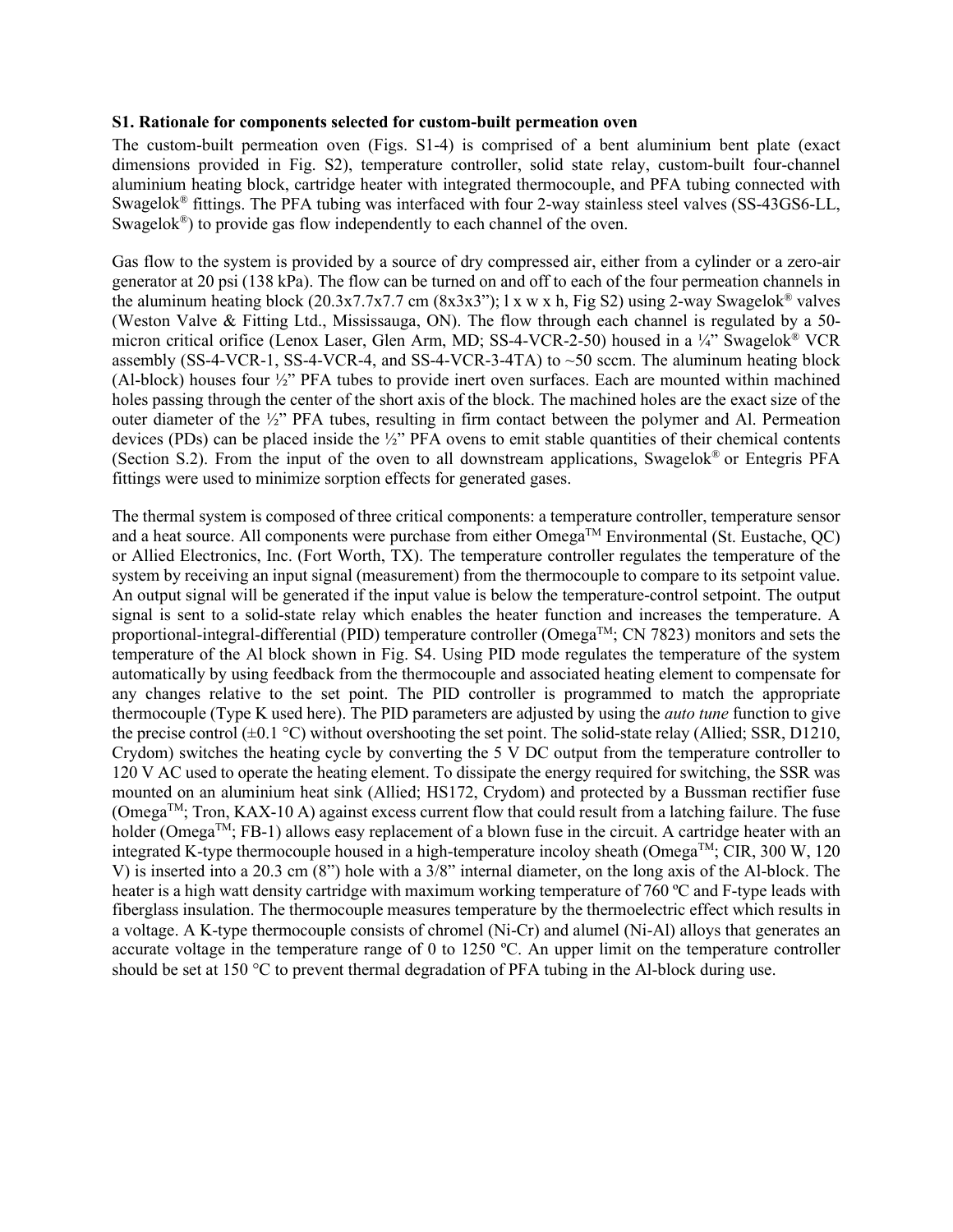

**Figure S1.** Three (a) and two (b) dimension layout schematics of permeation-oven components on the bent aluminium plate (1), with mounted temperature controller (2), solid state relay (3) and its heat sink (4), electrical fuse (5), cartridge heater with integrated thermocouple (6), aluminum block (7), source of dry compressed air (8), 2-way gas valve (9), critical orifice (10), PFA oven (11), and gaseous output to external system. Black lines represent PFA lines guiding gas flows throughout the system.



**Figure S2.** Dimensions of bent aluminium plate and cut-out measurements to mount the temperature controller. Further holes for valves or a holder for the water impinger were created with an electric drill on an as-needed basis.



**Figure S3.** Dimensions and machining specifications of aluminum block oven.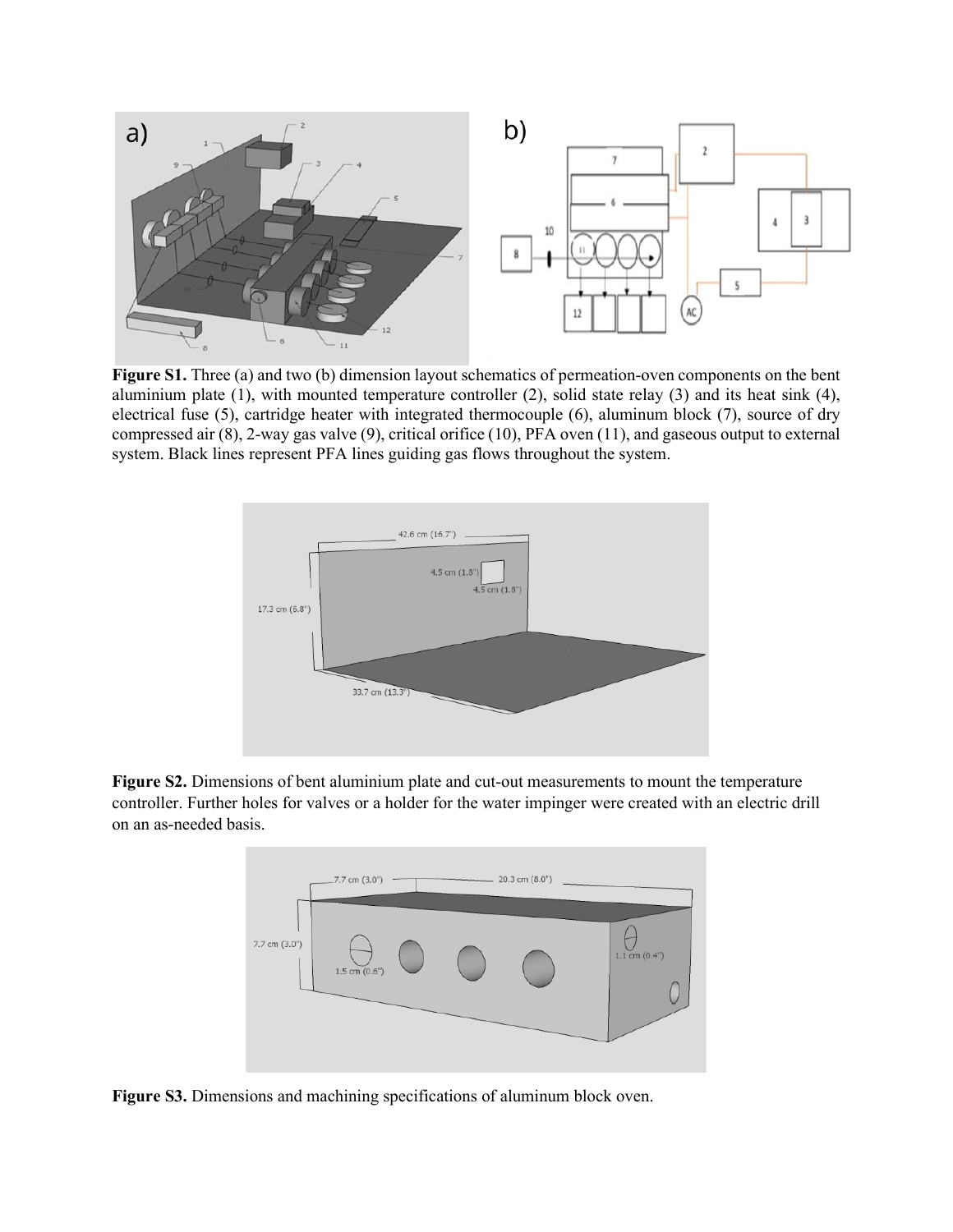#### **S1.2. Electrical connections for temperature control feedback**

Power is supplied to the entire setup from 120 V AC outlet capable of providing up to 15 A of current (Fig. S4). The temperature controller monitors the voltage signal from the thermocouple (here: yellow/+ and red/-; terminals 4 and 5, respectively; Fig. S4). When the thermocouple signal falls below the control setpoint it sends a 5 V signal (terminals  $1(-)$  and  $2(+)$ ) to the solid-state relay (3-32 V DC input D(-) and  $C(+)$ ). The solid-state relay closes the switch to deliver current to the cartridge heater leads from the AC terminals (120 V AC output  $A(+)$  and  $B(-)$ ; Fig. S4). The relay and cartridge heater are protected by a fuse. The entire case is grounded, with a ground wire of the power supply fixed to the bent aluminium plate.



**Figure S4.** Schematic of the wiring and connections of the custom-built permeation oven. The power supply is distributed from the power inlet into the system through different wires consisting of live wires (black), neutral wires (grey) and a ground wire (green). The temperature controller receives signals by inputs 4 and 5 (yellow and red) connected to the thermocouple. To control the function of the heater, the temperature controller sends a signal from output 1 and 2 to input C and D of the solid-state relay to reach the temperature setpoint.

### **S2. Rationale and construction of custom permeation devices (PDs)**

The purpose of a permeation oven is to obtain a consistent quantity of gaseous analyte via a constant permeation rate, which results in a known mass per unit time delivered to an experimental system or an analytical instrument for calibration purposes. A permeation oven is typically coated or made with inert material to limit surface interactions experienced by the generated gas. The calibration gas permeates by diffusion through the porous polymer according to Fick's second law of diffusion  $(E1, m^2 s^{-1})$ . If the analyte is in an aqueous solution it is emitted into the oven as a vapor based on its effective Henry's Law constant, which is the product of its acid dissociation constant and volatility  $(E2, Pa \text{ mol m}^3; R4)$  (Mitchell, 2000; Scaringelli et al., 1970). The product of these two properties combine into the overall permeability term (P, Pa mol m<sup>-1</sup> s<sup>-1</sup>; E3).

$$
D = D_0 e^{-\frac{\Delta E_D}{RT}} \tag{E1}
$$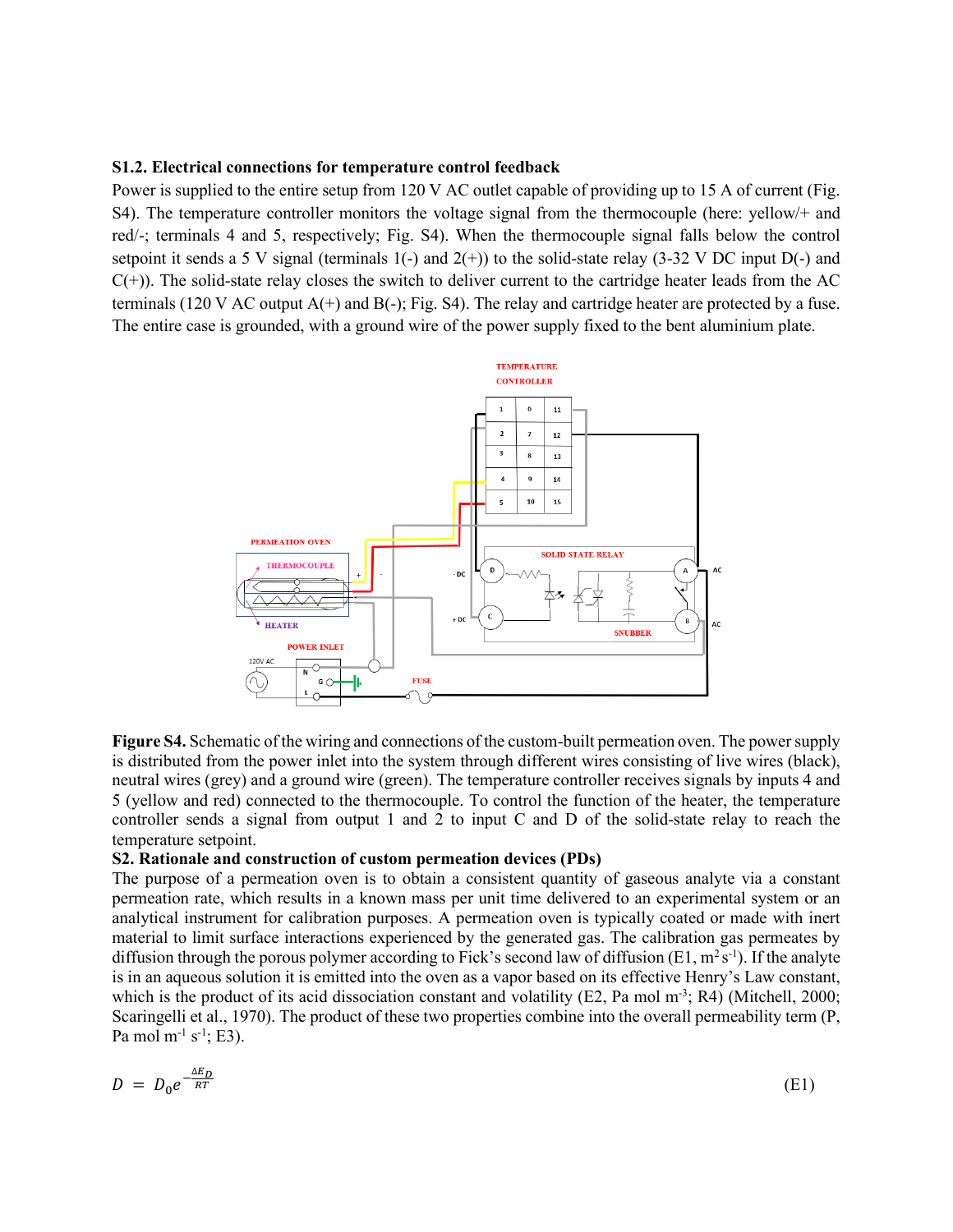$$
S = S_0 e^{-\frac{\Delta H_S}{RT}} \tag{E2}
$$

$$
P = D \cdot S \tag{E3}
$$

$$
NO_2^-(aq) + H^+(aq) \rightleftharpoons HONO(aq) \rightleftharpoons HONO(g)
$$
 (R4)

Where,  $S_0$ , and  $D_0$  are pre-exponential constants of solubility and diffusion. In Equations 1 and 2:  $E_D$  is the activation energy for diffusion (J mol<sup>-1</sup>) and  $H_s$  is the enthalpy of solvation (J mol<sup>-1</sup>), while T is temperature  $(K)$  and R is the ideal gas constant (J mol<sup>-1</sup> K<sup>-1</sup>). The permeation rate depends on temperature because both diffusion and vapour pressure are exponentially temperature dependent. Therefore, permeation ovens can provide a stable and pure emission rate that can be tuned by adjusting the temperature of the oven.

Clean air moves through the  $\frac{1}{2}$ " PFA oven tubes, where the vapour emissions from PDs are accumulated, to carry them into the reaction devices, a scrubbing solution, or other instrumentation. High precision of a permeation rate can be obtained by regulating and maintaining constant temperature within  $\pm$  0.1 °C because an increase of 1 ºC of operating temperature results in a 10 % change in sample permeation rate (Lucero, 1971). Adequate precision of our custom-built permeation oven was achieved by choosing the temperature controller, heater, and thermocouple with very strict tolerances. Long-term stability of the system can be ascertained from ion chromatography or real-time measurements (see main manuscript). Also, calibrating the permeation rate of a custom-PD can easily indicate the precision and stability of this custom-built permeation oven.

To construct a custom-PD, a length ¼" PFA tube is filled with analyte solution and the ends are plugged. One end of the tubing is initially made malleable with a heat-gun. Once the tube is sufficiently pliable, a rod of porous PTFE (0.125" diameter, P/N: 84935K64; McMaster-Carr) is carefully inserted with a twisting motion and cut to keep the tubing and rod flush. To ensure an effective seal the two materials are heated further, then compressed and rolled on a flat surface. The open-end of the PD is then filled with analyte solution until it is approximately ½" from the top. The PTFE plugging process is repeated to close the tube. Extra caution during this step should be taken to avoid having the solution boil over or undergoing spontaneous ignition during heating. It is worth noting that the length and quality of the seal around the porous PTFE rod can change the emission rate, where a longer plug may yield a more reliable emission rate. Generally, plugs one centimeter in length were used in this work. If the plug length is too short leakages may arise, resulting in rapid and unstable emission of the contained solution. An alternative that avoids PTFE plugs and associated leaks is to weld the tubing ends. This can be accomplished by heating the end of the tubing with a heat-gun until it is malleable, followed by pinching it with a pair of pliers to create the weld.

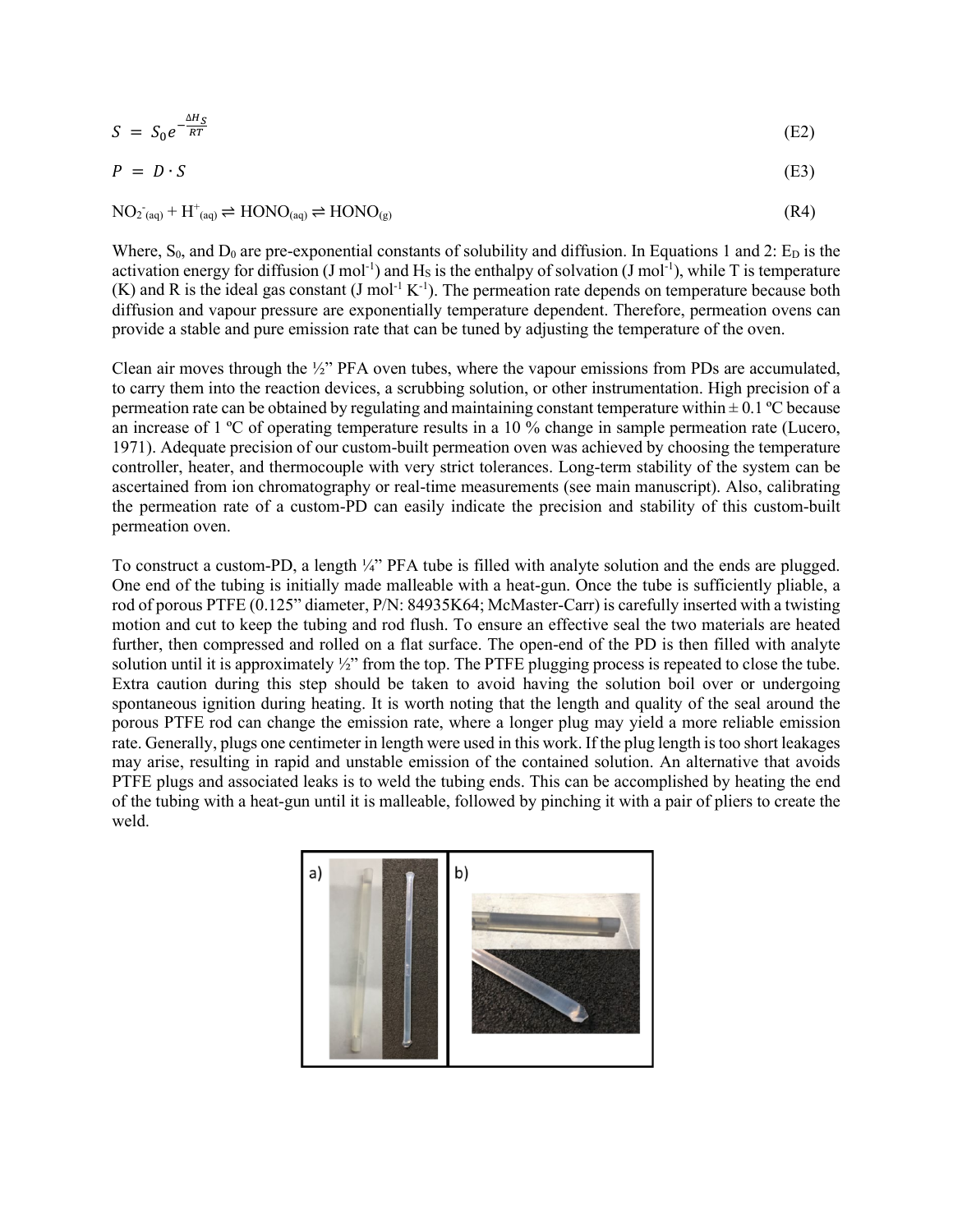**Figure S5.** a) Two PDs containing analyte solution fully sealed using the porous PTFE rod (left) and PFA weld (right) techniques. b) Close-up perspective of finished PD ends after sealing by the methods of PTFE rod (top) and PFA weld (bottom).

#### **S3. Additional Supporting Figures and Tables**



**Figure S6**. Mixing ratio output of two 6 M HCl PDs as a function of temperature (PD-6b, blue; PD-6c, green). Calculated vapour pressure of 6 M HCl (black) solution using Henry's Law (Sander, 2015). Mean HCl mixing ratios measured for 30 minutes after stable signal was observed by CRDS (1-minute average, see Fig. S7). Error bars denote 1σ standard deviation from the mean.



**Figure S7**: Time series of the measured HCl output from PD-6b using CRDS**, as well as temperature of the oven**. The blue-shaded bars indicate the region where HCl output was considered stable and this data was used to calculate the variance shown in Figure S6.

**Table S1**. The calculated average HONO (ppbv) output (AVG), standard deviation (SD), and standard error (SE) following the field transport simulations using HCl PD-6a and the same  $\text{NaNO}_2$  coated device throughout all experiments. The AVG, RSD, and RSE were all calculated from data points collected after two hours of stabilization in each trial run. All experiments were background corrected by linear interpolation using zero air and five experiments had insertions of  $\text{Na}_2\text{CO}_3$  denuder for further identification of  $NO<sub>x</sub>$  impurities (\*). The  $NO<sub>x</sub>$  analyzer collected one-minute measurements using a 30 s Kalman filter.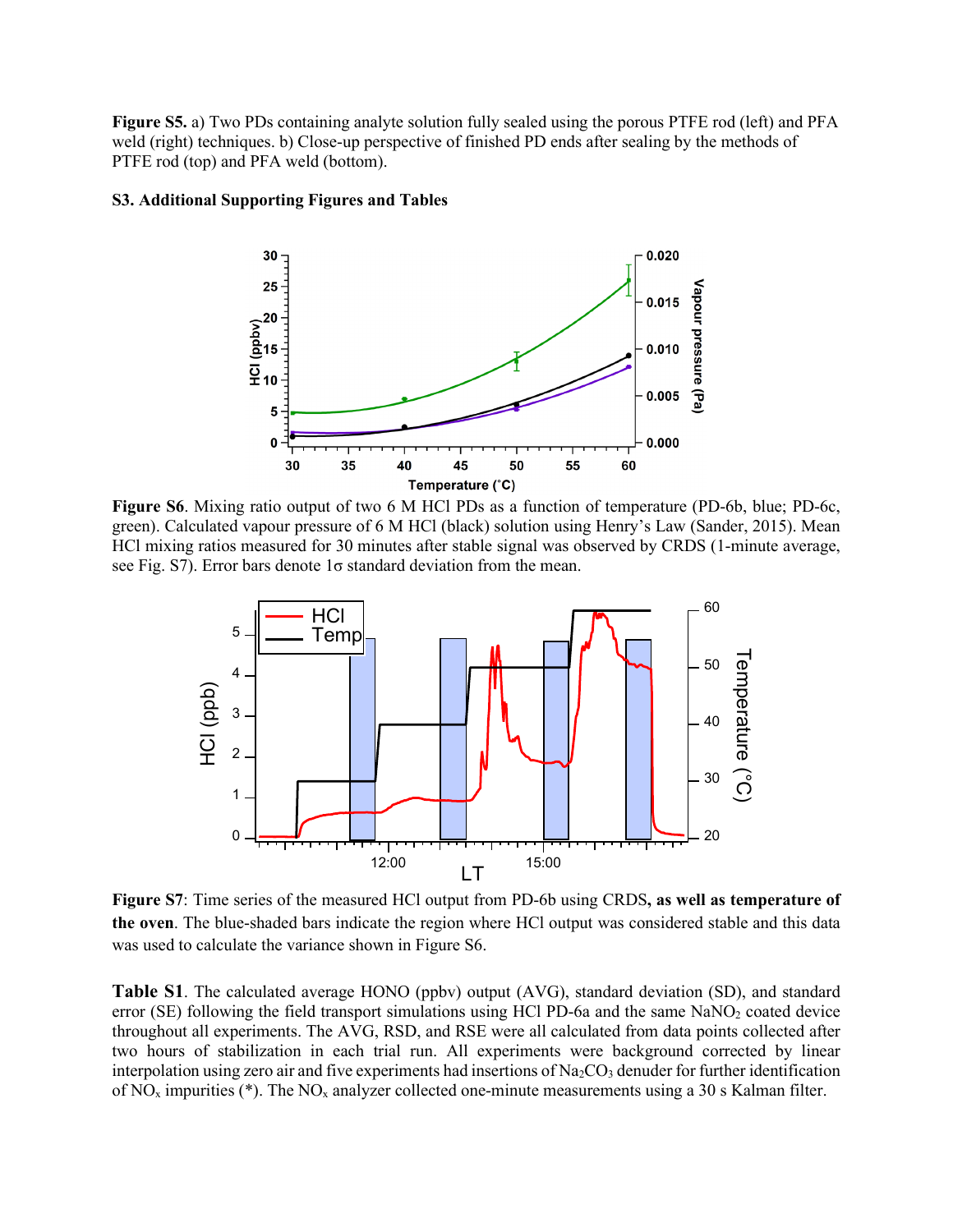| ID                                              | Description of Field                                                                                 | <b>AVG</b> | <b>SD</b> | <b>SE</b> | Data   | <b>RSD</b> | <b>RSE</b> |
|-------------------------------------------------|------------------------------------------------------------------------------------------------------|------------|-----------|-----------|--------|------------|------------|
|                                                 | <b>Transport Simulation</b>                                                                          | (ppbv)     | (ppbv)    | (ppbv)    | Points | $(\%)$     | $(\%)$     |
| $FS1*$                                          | Minor shaking for 10 min<br>with the oven off and PD<br>removed overnight                            | 2.51       | 0.548     | 0.0537    | 112    | 26.6       | 2.13       |
| $FS2*$                                          | Transport by cart over rough<br>surfaces for 10 min with the<br>oven off and PD removed<br>overnight | 1.81       | 0.469     | 0.0342    | 188    | 25.9       | 1.89       |
| $FS3*$                                          | Transport by cart over rough<br>surfaces for 10 min with the<br>oven off and PD removed<br>overnight | 1.68       | 0.469     | 0.0308    | 231    | 27.8       | 1.83       |
| $FS4*$                                          | Minor shaking of stationary<br>setup for 10 min with the<br>oven off and PD removed<br>overnight     | 2.43       | 0.447     | 0.0257    | 301    | 18.4       | 1.06       |
| $FS5*$                                          | Minor shaking of stationary<br>setup for 10 min with the<br>oven off and PD removed<br>overnight     | 2.13       | 0.429     | 0.0270    | 253    | 20.1       | 1.27       |
| FS <sub>6</sub>                                 | Oven turned off overnight<br>and Pd kept inside permeation<br>oven                                   | 2.04       | 0.417     | 0.0240    | 300    | 20.5       | 1.18       |
| FS7                                             | Oven turned off and PD<br>removed overnight                                                          | 1.73       | 0.467     | 0.0340    | 189    | 27.0       | 1.97       |
| FS8                                             | Oven turned off and PD<br>removed overnight<br>$15 -$                                                | 2.21       | 0.604     | 0.0454    | 177    | 27.3       | 2.05       |
| NOx (ppbv)<br>10<br>NO <sub>x</sub> (ppbv)<br>5 |                                                                                                      |            |           |           |        |            |            |
| 0                                               |                                                                                                      |            |           |           |        |            |            |
|                                                 | 12:00 AM<br>12:00 PM<br>12:00 AM<br>2019-11-30<br>2019-12-01<br>Date & Time                          |            |           |           |        |            |            |

**Figure S8.** An example of the suitability of nitrogen gas sampled by the NO<sub>x</sub> analyzer used for background measurement and subsequent correction of observations.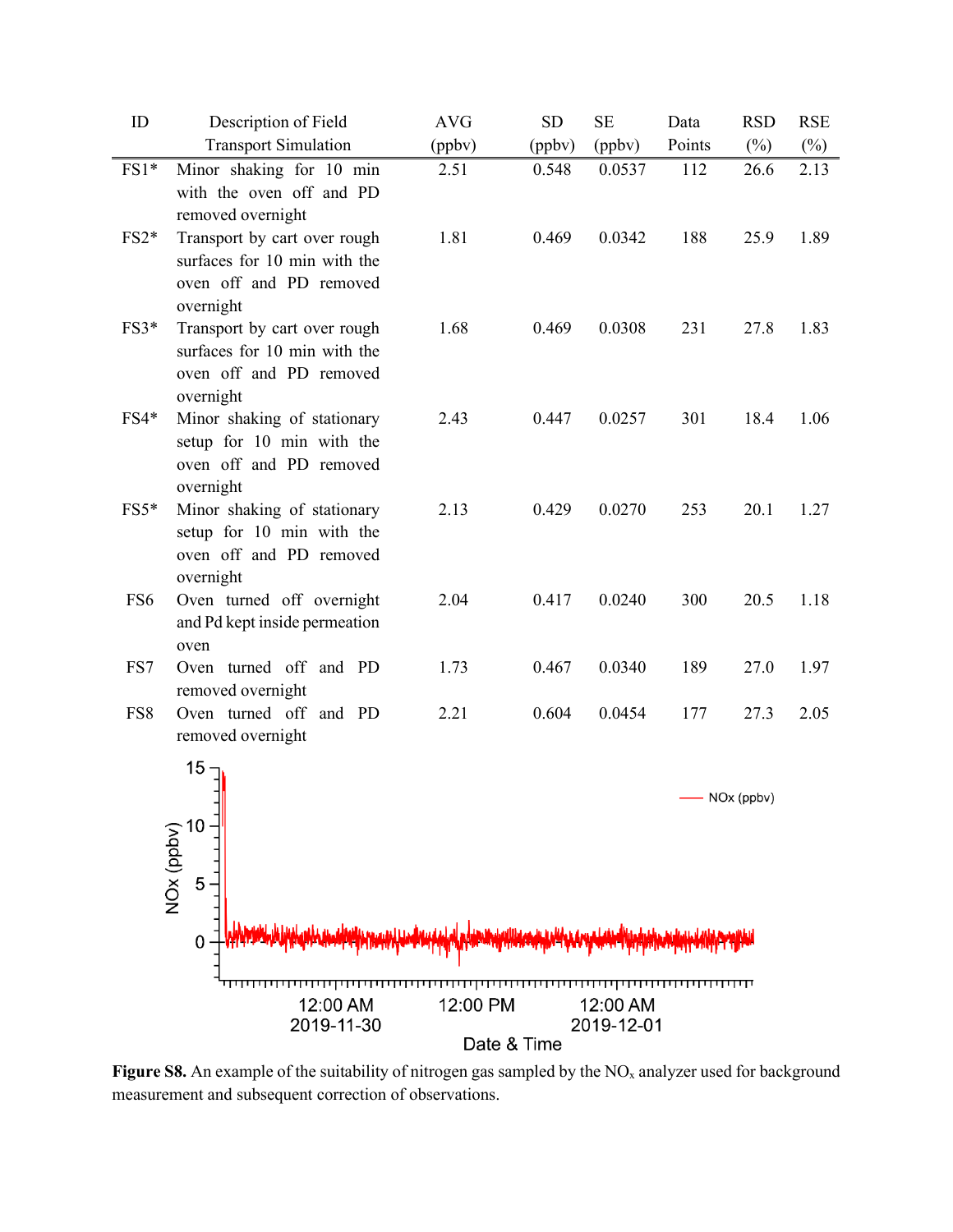

**Figure S9**. Run FS4 of Table S1 to demonstrate that measured signal from zero air (black square) and HONO passing through the  $Na<sub>2</sub>CO<sub>3</sub>$  annular denuder (red square) are identical and therefore free of detectable NO<sub>x</sub>. These negative controls were combined to create a linearly interpolated background correction over the course of experiments FS1-5 to quantify HONO.



Figure S10. Reproducibility in generating HONO using PD-6b and the same NaNO<sub>2</sub> coated device. The red line represents the first trial of using PD-6b followed by a second trial (green) 15 days later. In the intervening time other experiments were performed which involved shutting down and restarting the system with these components. The lag in the second trial results from keeping the PD in the oven while shut down between experiments, resulting in additional HCl that must be reacted in the calibration system before stability is reached. The  $NO<sub>x</sub>$  analyzer mad oneminute measurements using a Kalman filter of 300 s.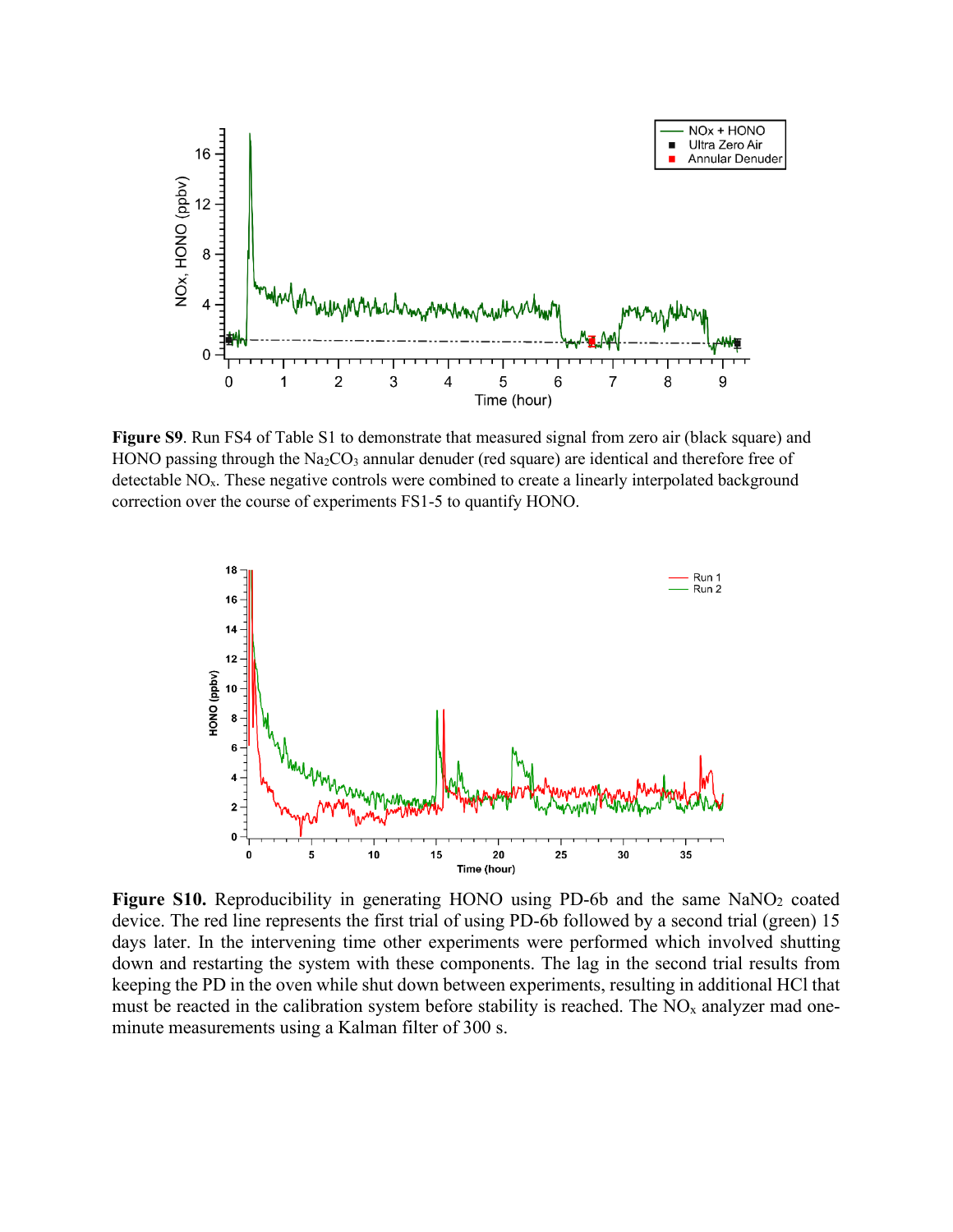

**Figure S11.** Determining reproducibility in generating HONO (ppbv) against time (min) using PD-1a with a used NaNO<sub>2</sub> PFA device.



**Figure S12.** Time series of measured HONO output (ppb) for three different temperatures using HCl PD-6b.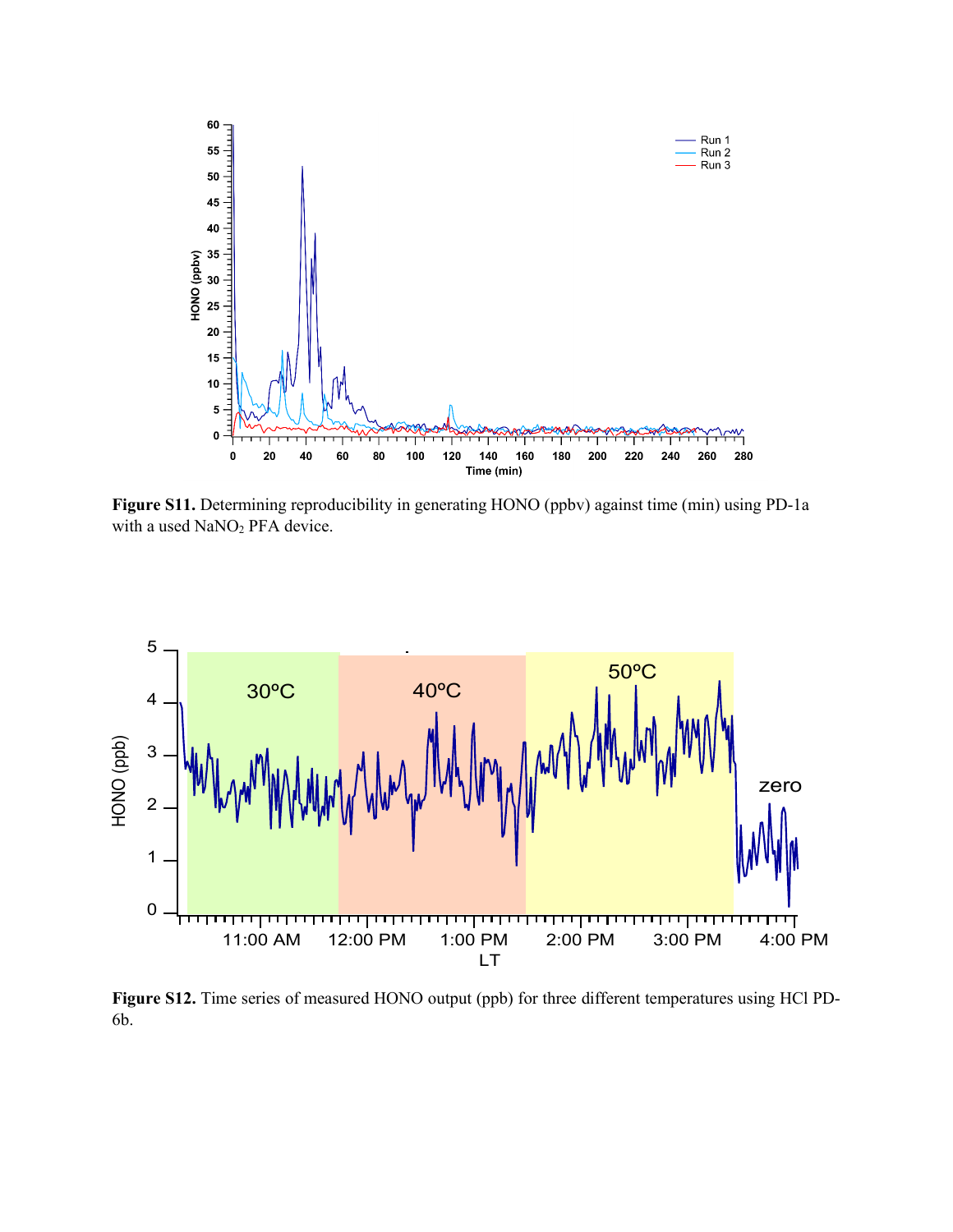

Figure S13. Ion scan of the HONO calibration source output made with the I-CIMS. Major ions observed in addition to HONO include glycerol from the coating solution, and lactic acid from skin contact with system components. Smaller quantities of formic and trifluoroacetic acids from the plastics used in the instrument assembly were also observed.